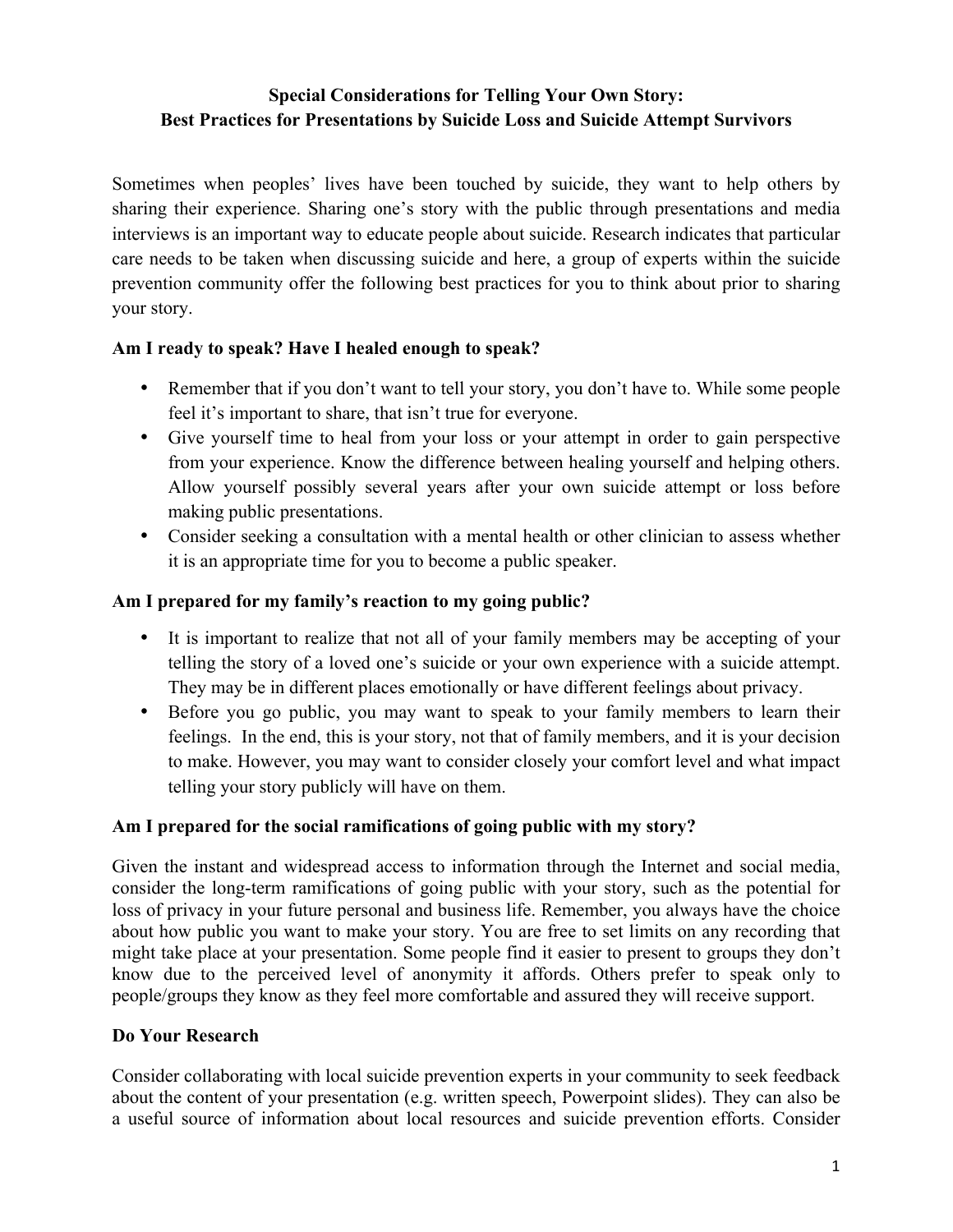inviting suicide knowledgeable mental health workers, guidance counselors, and public health workers to attend your presentation as they can be available to help provide support for you and your audience and also to field questions.

## **Resources**

- It is very important for you to read and adhere to the *Safe Messaging Guidelines* that are referenced below. These guidelines are based on the best available research and address the complexities of talking publicly about suicide and the steps for doing so safely.
- Refer to the websites listed at the end of this document for resources, including statistics, warning signs, risk factors, media recommendations, and other related information. Provide and highlight affordable and/or free resources for audience members who might be in need of support. For example, mention (preferably at least twice) the National Suicide Prevention Lifeline, 800-273-TALK (8255) which is a national suicide crisis hotline; and emphasize that it is for those who need help *and* for those who care about someone who needs help. Also, be sure to mention that calling NSPL is free and it is available 24/7.

## **Other important suggestions:**

- Help the audience understand that suicide results from multiple and interacting causes and is the result of a combination of factors including underlying depression and life circumstances. Statistics have shown that up to 90% of all people who die by suicide have a diagnosable and treatable psychiatric disorder at the time of their death (National Center for Health Statistics, 2005). Avoid contributing to the myths that suicide is inexplicable or the result of a single event such as losing a job.
- Avoid giving a message that focuses on the impact of suicide (e.g. pain/devastation to others). For example, although it's understandable for a grieving parent to want to implore the student body not to consider suicide because of the pain it will cause their families this is not a safe or effective suicide prevention message. It would be far preferable to focus on how to get help if they're concerned that they (or someone they know) might be at risk, and give specific information about available resources in the community.
- Although it's generally acceptable to mention the method (such as gunshot or overdose), further detail (especially any graphic description) should generally be avoided. Consider the composition of your audience. What is appropriate to reveal to mental health professionals may not be appropriate to reveal to youth. If you are going to mention the method, clearly identify and explain to the audience your purpose for doing so.
- Know your audience and adjust your presentation accordingly. It can be challenging to mix attempt and loss survivors in a single discussion because the dialogue can sometimes generate intense and even antagonistic emotions. For example, loss survivors may accuse attempt survivors of acting selfishly for not considering the pain that his/her suicide would cause. Conversely, attempt survivors may criticize loss survivors who focus on their own pain or culpability for not having somehow prevented the suicide rather than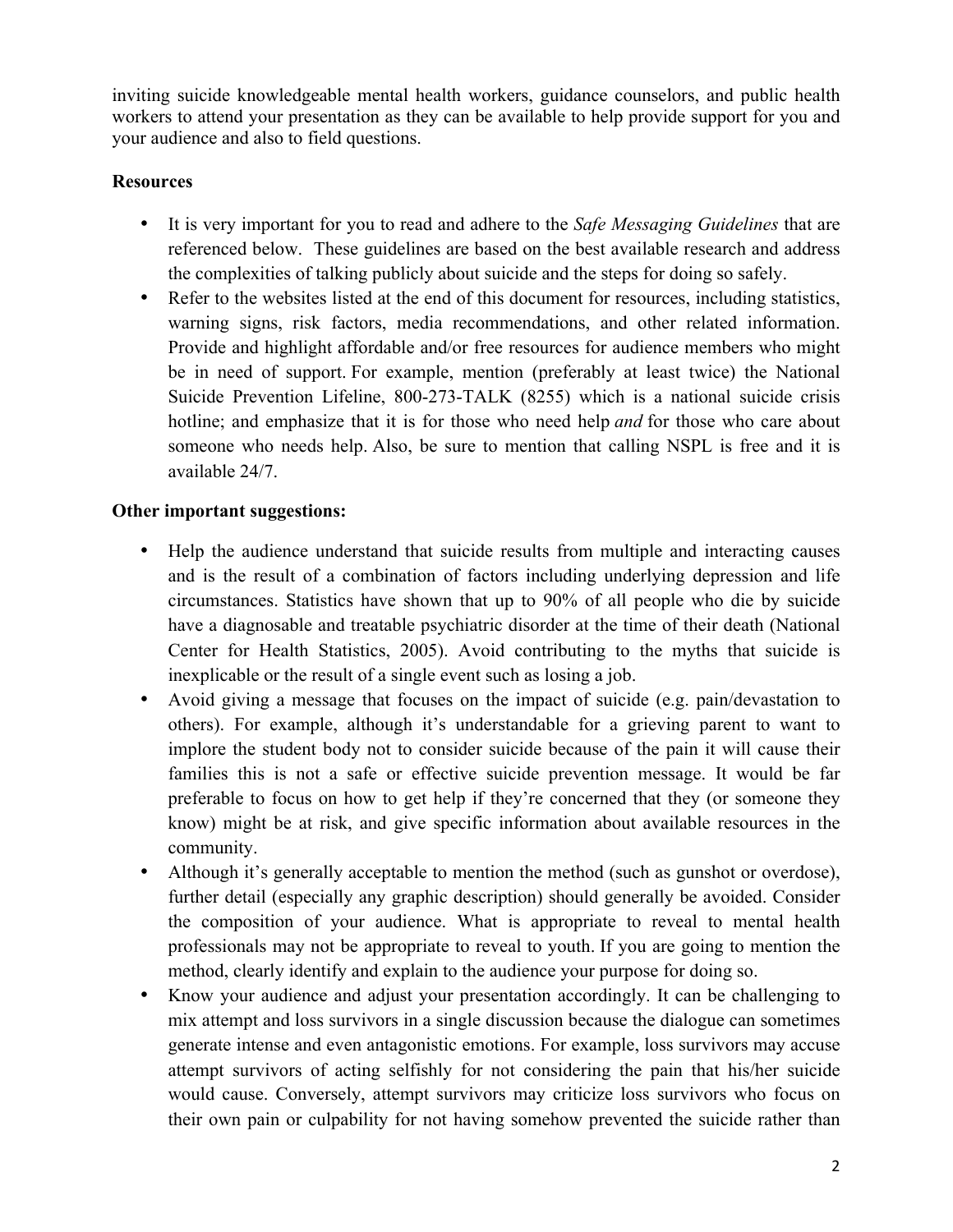the pain the person who attempted was experiencing. On the other hand, mixing attempt and loss survivors can also produce meaningful insights that help each other heal.

- You might also remind the audience before you begin that it is an emotional topic and they can feel free to leave the room at any time. Coordinate with the mental health workers who are attending the presentation to look out for anyone who might become upset by the topic. Sometimes discussing suicide and loss can bring up unexpected emotions and feelings.
- If you're asked a question that you prefer not to answer, it is perfectly acceptable to decline to answer, saying something like, "I appreciate your interest/concern/curiosity, but I hope you understand that I don't feel comfortable discussing that publicly."
- And if you don't know the answer to a specific question, it's okay to tell the audience that. You can let that audience member know that you will attempt to get an answer and email a response at a later date.

## **Speaking to the Media**

- Speaking to the media can be an opportunity to educate reporters about suicide. Read the media recommendations (referenced at the end of this document) and follow all the recommendations in this document when speaking to reporters.
- Also, be sure to provide media representatives with a copy of the media recommendations prior to speaking with them (don't assume they will already know about it). Utilize opportunities to educate them by providing them with websites that have links to the information.
- After you speak with a reporter you might second-guess something you said. If the piece hasn't been aired or written, you can contact the reporter and give additional clarification. You can request of a reporter that they validate with you that they captured your words appropriately before printing something on which they are quoting you. Not all reporters will agree to let you see the article before it is printed, but you can always ask for the opportunity to review it.

### **Self Care**

Only by taking care of yourself can you help others. For example:

- Have a support system of your own in place following your presentation. This can include a mental health professional, family member, friend, clergy, or a colleague who is a fellow presenter who understands the nature and personal impact of your work as a public speaker.
- Utilize your own support system to de-brief following your presentation. It helps to "talk out" your feelings, the stories you've heard, and the heartache you may have been exposed to when you gave your speech. Sometimes you will encounter loved ones who are angry or who blame others. Yet others might want to share all the details of their loved one's suicide or attempt, or their own attempt with you. Be prepared that people may want to ask you additional questions or share additional time with you. This can exact a toll, but remember that you are always free to set limits.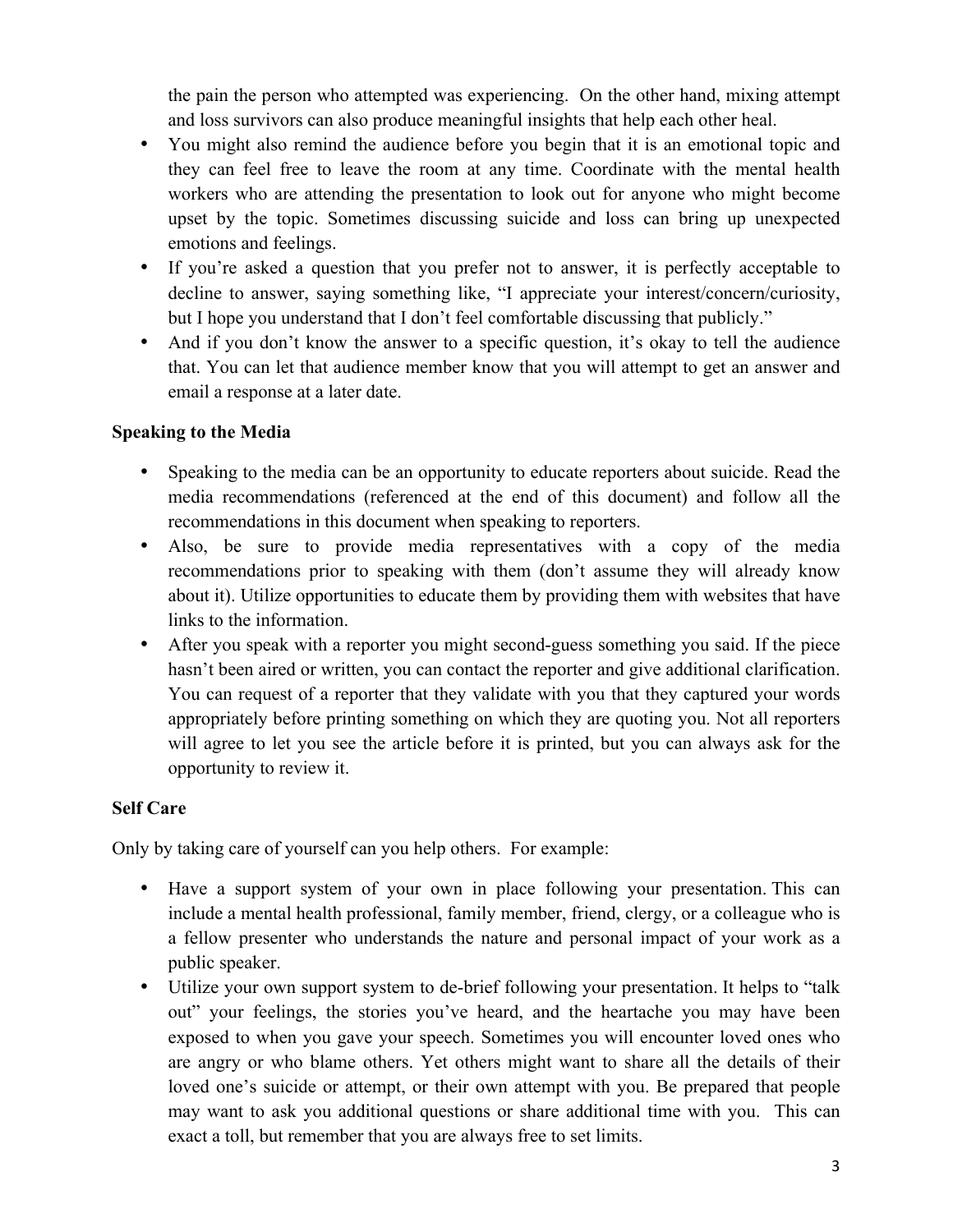• Following your presentation, schedule down time, rest, an activity, or a break from talking about the topics of mental health and suicide prevention. Maintaining a healthy balance in your own personal life is critical.

## **A Final Word**

It is through the personal stories of the suicide bereaved and suicide attempters that public awareness about suicide moves forward. We encourage you to follow these recommendations to help strengthen the movement so that we continue to battle the stigma that surrounds suicide and help more people receive the support they need. You might consider ending your presentation with discussing the link between increased awareness about suicide and the need for the community to join the cause, volunteer, work with a non-profit, advocate, or join a local suicide prevention task force.

#### **\*\*\*\*\*\*\*\*\*\*\*\*\*\*\*\*\*\*\*\***

This document was created through the collaboration of several organizations and experts in the suicide prevention community, including: the American Association of Suicidology, the American Foundation for Suicide Prevention, the National Suicide Prevention Lifeline, NAMI New Hampshire, Suicide Awareness Voices of Education, and several individual mental health advocates and public speakers.

#### **Resources:**

American Association of Suicidology (www.suicidology.org)

American Foundation for Suicide Prevention (www.afsp.org)

National Suicide Prevention Lifeline, 1-800-273-TALK (8255) (www.suicidepreventionlifeline.org)

Suicide Awareness/Voices of Education (www.save.org)

Suicide Prevention Resource Center (www.sprc.org)

### **Suggested Reading:**

The Suicide Prevention Resource Center's Safe and Effective Messaging for Suicide Prevention, (www.sprc.org/library/SafeMessagingfinal.pdf)

Media Recommendations (http://reportingonsuicide.org)